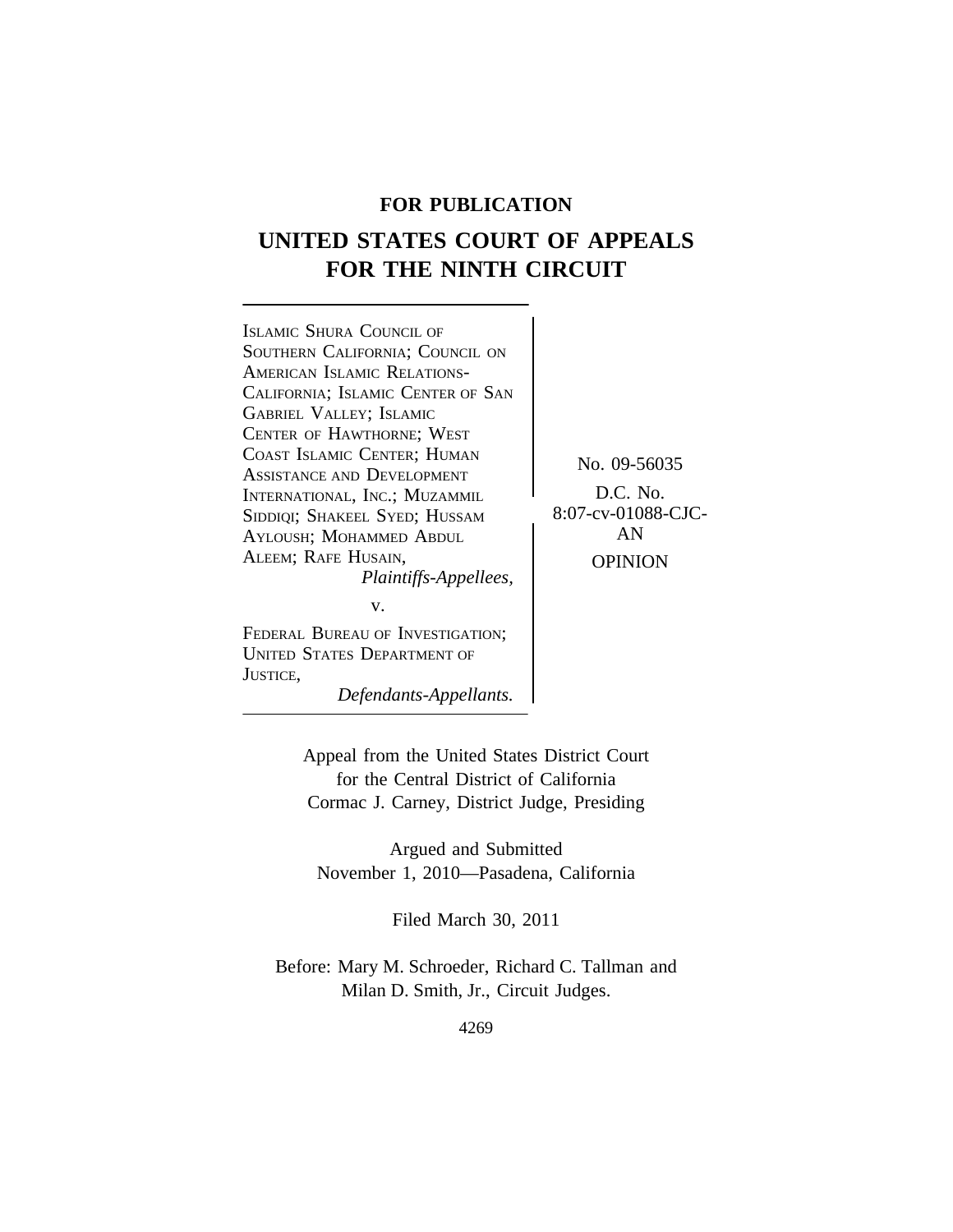Opinion by Judge Schroeder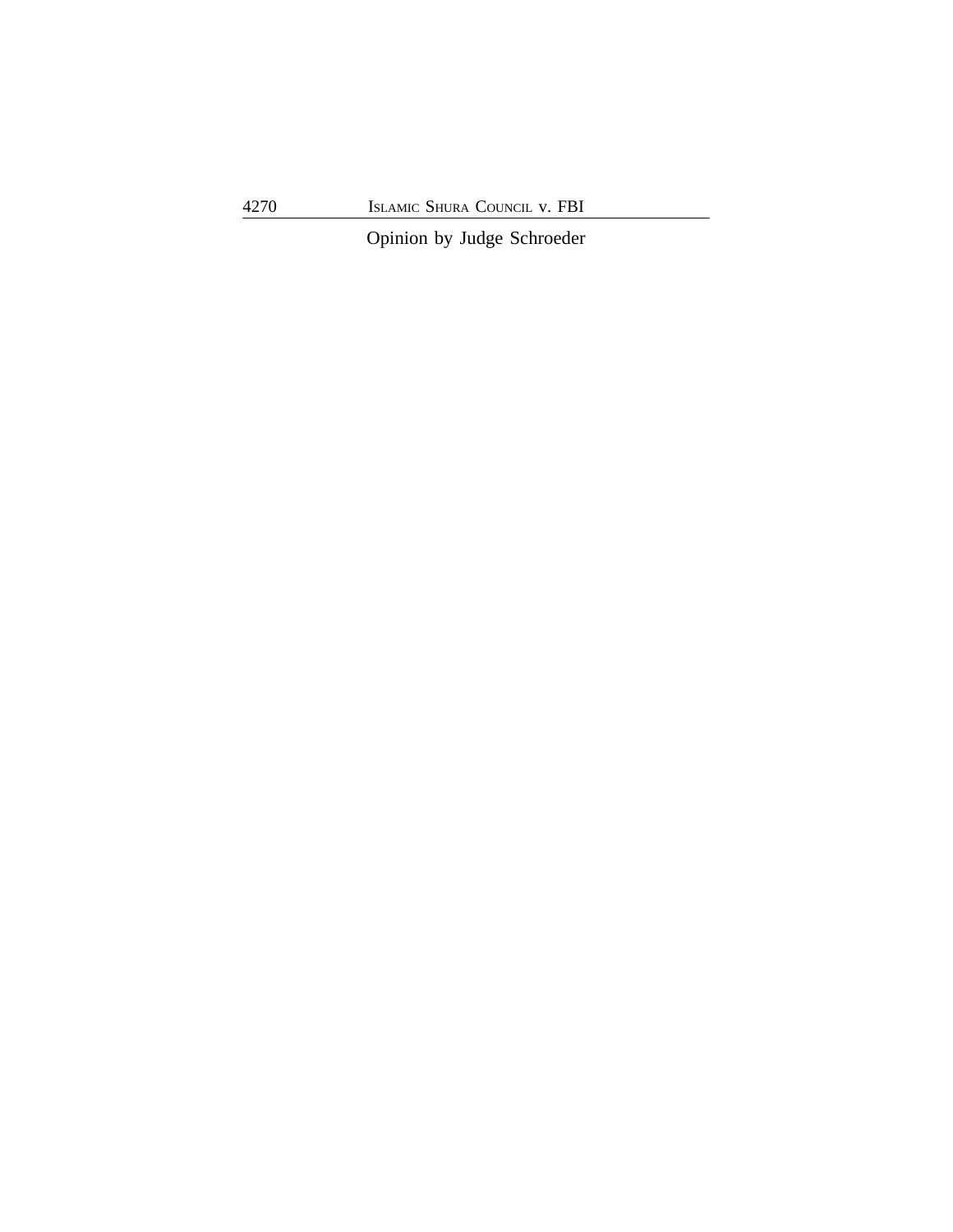# **COUNSEL**

Ahilan T. Arulanantham, Los Angeles, California, for plaintiffs-appellees Islamic Shura Council of Southern California, et al.

Beth S. Brinkman, Washington, DC, for defendantsappellants Federal Bureau of Investigation, et al.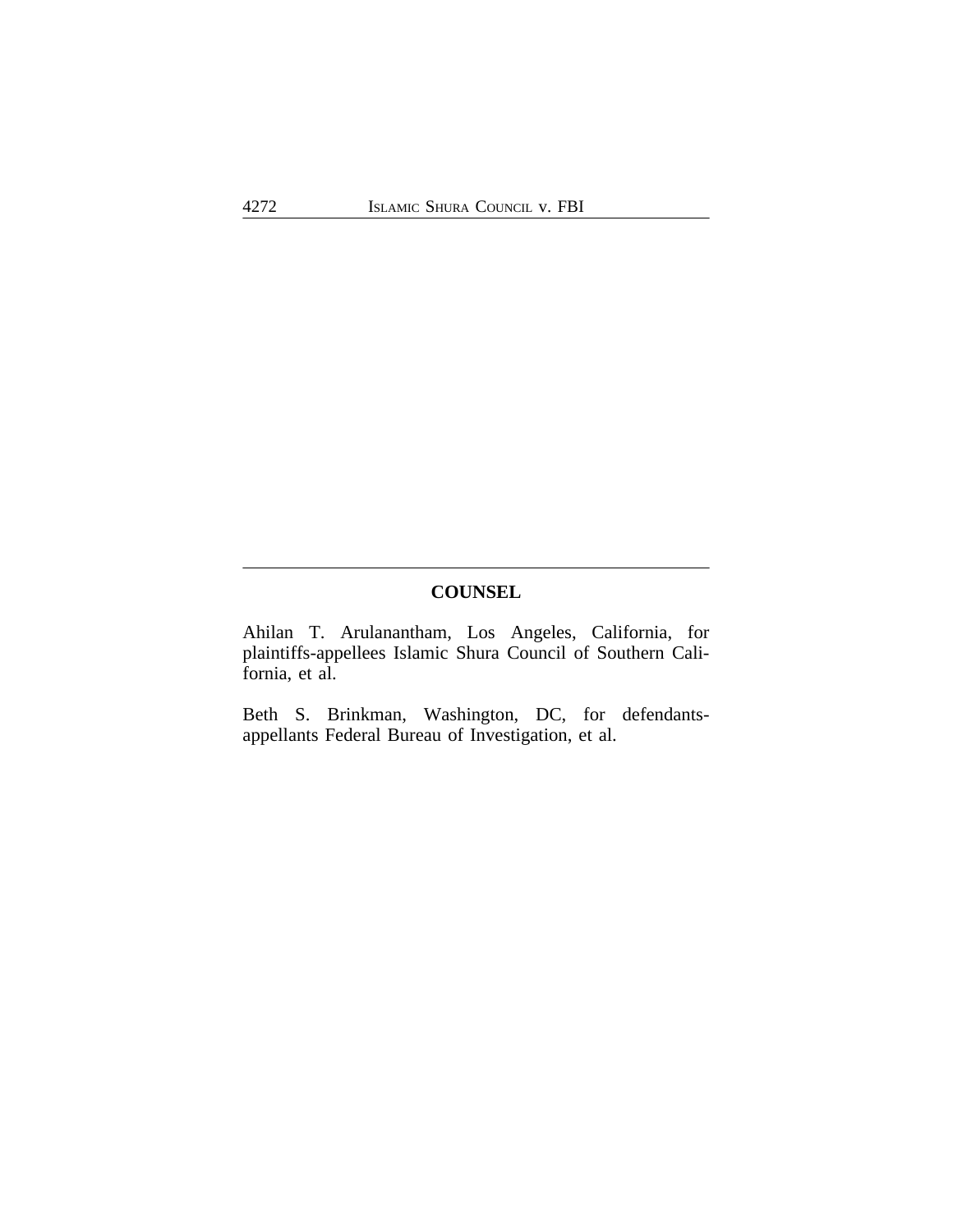#### **OPINION**

#### SCHROEDER, Circuit Judge:

In this Freedom of Information Act ("FOIA") case, the government brings an interlocutory appeal challenging the district court's sealed, *ex parte* order ("Sealed Order") containing the district court's decision to make all of its contents public. The government contends that the Sealed Order contains some sensitive national security and law enforcement information. The district court was justifiably annoyed with the government's withholding of documents from the plaintiffs and the court. The withholding misled the court into believing the government had complied with all its statutory obligations under the FOIA. It was not until the court convened *ex parte*, *in camera* proceedings that it learned of the existence of additional documents which were responsive to the plaintiffs' FOIA requests. We do not necessarily endorse the government's conduct during the litigation, but we agree with the government that the Sealed Order contains information that should not become public. We therefore vacate the Sealed Order and remand for its revision in further proceedings.

# **I. Background**

On May 15, 2006, plaintiffs, five citizens and six organizations in Southern California, submitted a joint request to the FBI under the FOIA, 5 U.S.C. § 552, seeking information reflecting any investigation or surveillance of them by the government. Plaintiffs are Islamic Shura Council of Southern California, Council on American Islamic Relations-California ("CAIR"), Islamic Center of San Gabriel Valley, Islamic Center of Hawthorne, West Coast Islamic Center, Human Assistance and Development International, Inc., Dr. Muzammil Siddiqi, Shakeel Syed, Hussam Ayloush, Mohammed Abdul Aleem, and Rafe Husain.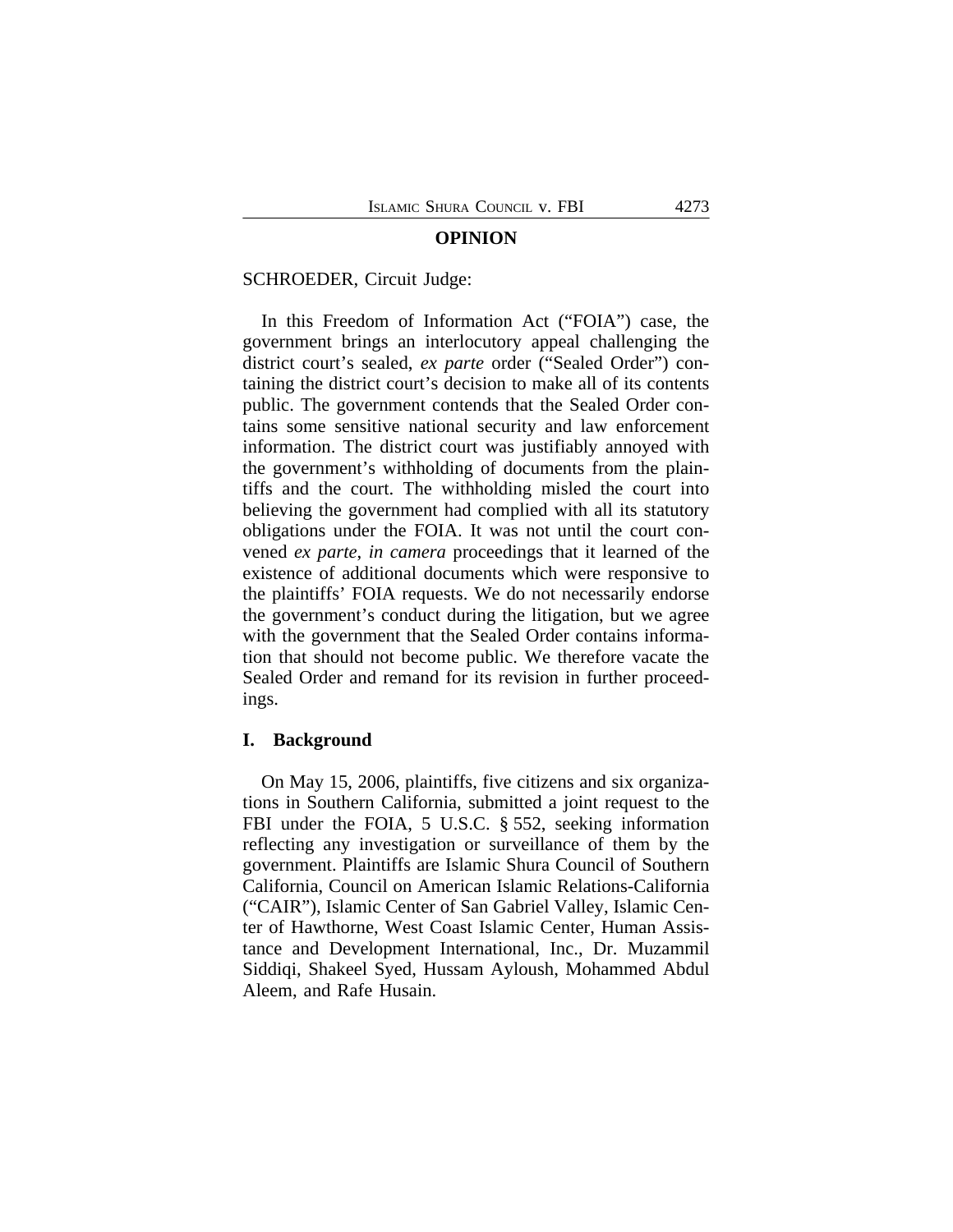On April 27, 2007, the FBI notified nine of the eleven plaintiffs that its search of its Central Records System did not locate documents responsive to their requests. On June 13, 2007, the FBI released three pages of documents to Mr. Ayloush, in response to his request. On June 14, 2007, the FBI released a one-page document to CAIR. The FBI redacted large portions of those four pages pursuant to FOIA exemptions, 5 U.S.C. § 552(b)(2),<sup>1</sup> (b)(6),<sup>2</sup> and (b)(7)(C).<sup>3</sup>

On September 18, 2007, plaintiffs filed their Complaint in the district court, challenging the adequacy of the FBI's search. After the lawsuit was filed, the FBI conducted additional searches for nine of the eleven plaintiffs and produced over one hundred pages of documents. The government redacted some of the information in these documents pursuant to specific exemptions under 5 U.S.C. § 552(b). The government also heavily redacted many documents as "outside the scope" of plaintiffs' FOIA request.

On March 21, 2008, the government filed a motion for summary judgment, stating that its invocation of the FOIA exemptions was necessary and proper. On November 26, 2008, plaintiffs filed a cross-motion for summary judgment, requesting the district court to order the government to disclose the documents redacted as "outside the scope," or, in the alternative, requesting the district court to review those docu-

**<sup>1</sup>** 5 U.S.C. § 552(b)(2) permits an agency to withhold documents when they are "related solely to the internal personnel rules and practices of an agency."

**<sup>2</sup>** 5 U.S.C. § 552(b)(6) permits an agency to withhold documents when they are "personnel and medical files and similar files the disclosure of which would constitute a clearly unwarranted invasion of personal privacy."

**<sup>3</sup>** 5 U.S.C. § 552(b)(7)(C) permits an agency to withhold documents when they are "records or information compiled for law enforcement purposes, but only to the extent that the production of such law enforcement records or information . . . could reasonably be expected to constitute an unwarranted invasion of personal privacy."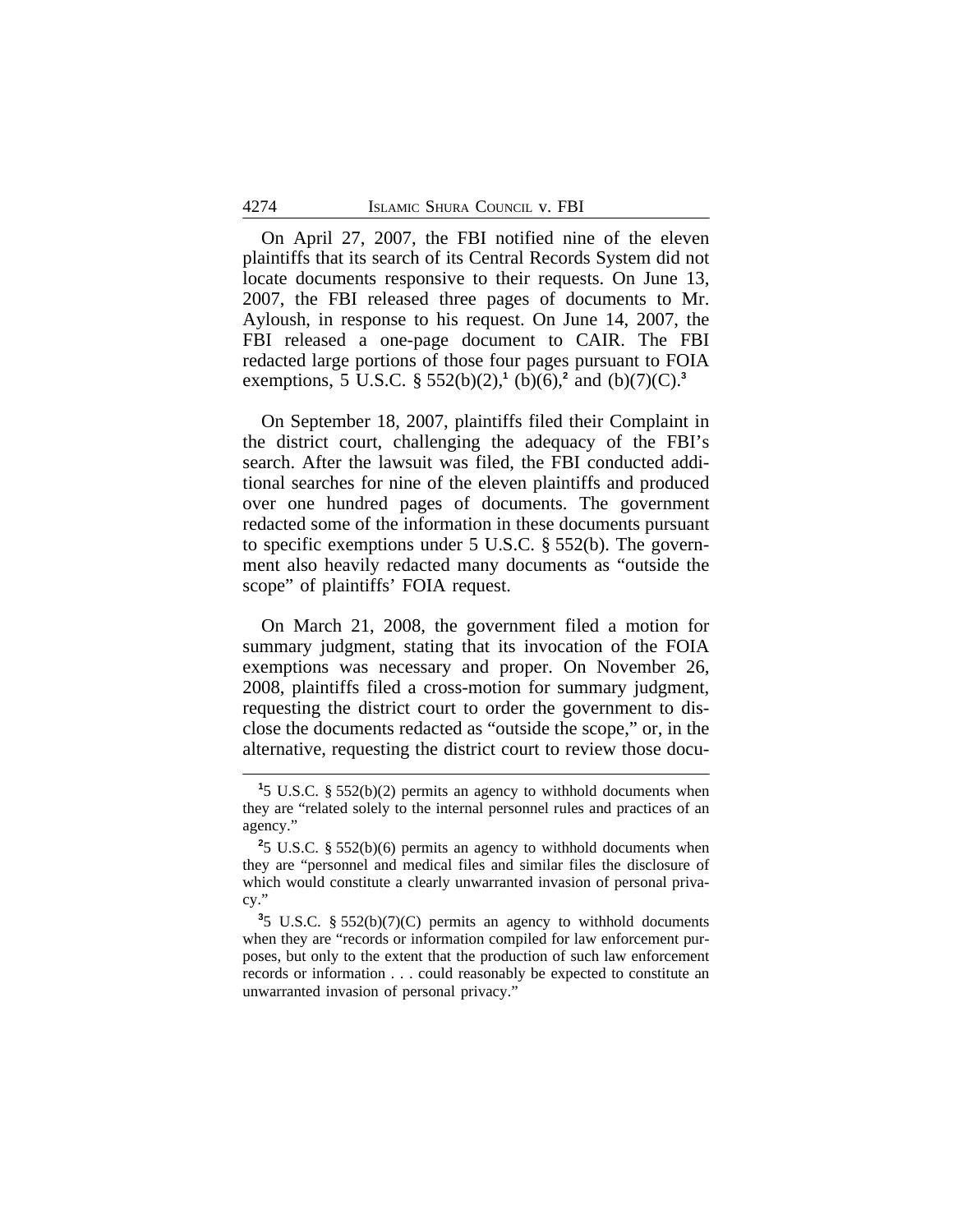ments *in camera* to determine if the documents were properly characterized as "outside the scope" of the FOIA request.

On April 20, 2009, the district court held a hearing on the parties' cross-motions for summary judgment and issued an order stating that "an *in camera* review . . . is necessary to determine the propriety of the FBI's 'outside the scope' redactions. The FBI is ordered to provide any documents redacted or withheld as 'outside the scope' to the Court for an *in camera* review."

Following the April 20 hearing, the government provided the district court with unaltered versions of the documents it had previously disclosed and an additional declaration from David M. Hardy, Section Chief of the Record/Information Dissemination Section, Records Management Division of the FBI, to support the government's redactions. The Hardy declaration acknowledged, for the first time, that the government had identified other responsive documents, but had not disclosed their existence to the court or plaintiffs. This was the first time the district court was aware that the government had located additional documents.

After two *ex parte*, *in camera* proceedings, the district court issued its decision on June 23, 2009 in a sealed, *ex parte* order. In that decision, the district court noted that the government previously misled the court by representing that it had disclosed all responsive documents, when the *in camera* proceedings revealed additional documents that had not earlier been made known to the court. The district court emphasized that the FOIA does not permit the government to mislead the court, as judicial review of an agency's decision to withhold information would be meaningless if based on misinformation.

The court determined, on the basis of its *in camera* review, that the government properly withheld most of the documents from plaintiffs. The court, however, determined that in repre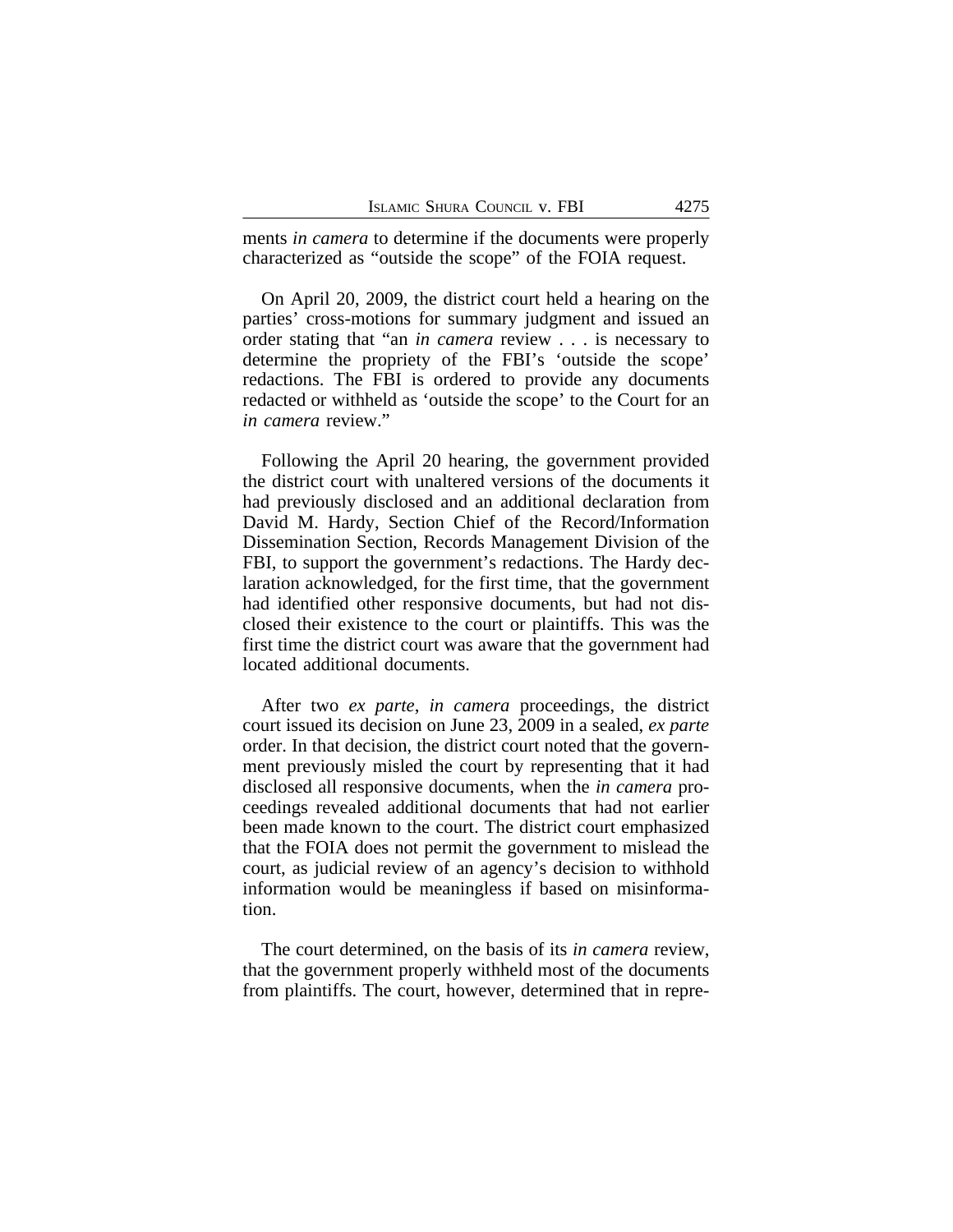senting to both plaintiffs and the court that many of the documents plaintiffs sought did not exist, the government had misled the court. Believing it needed to correct the public record, the district court announced in the Sealed Order that it would unseal it on July 7, 2009 unless otherwise directed by this Court.

The government immediately appealed the district court's Sealed Order and filed an emergency *ex parte* motion for a stay of the district court's decision to unseal its order pending appeal. A motions panel of this Court granted an administrative stay on July 6, 2009 to allow a merits panel sufficient time to review the government's appeal. The FOIA case remains pending in the district court, and we review only the district court's decision to unseal its Sealed Order. The government has filed both a sealed *ex parte* brief and a heavily redacted public version. This court has had access to all relevant documents.

#### **II. Jurisdiction**

The parties in their public briefs have addressed jurisdictional issues. The government appeals under the collateral order doctrine, or in the alternative, seeks mandamus relief. Plaintiffs respond that they lack sufficient information to take a position with respect to this court's jurisdiction over the government's appeal. We hold that this Court has jurisdiction to review the government's appeal under a writ of mandamus pursuant to the All Writs Act, 28 U.S.C. § 1651.

# **A. Collateral Order Doctrine**

The collateral order doctrine grants federal appellate jurisdiction to review a " 'small class' of collateral rulings that, although they do not end the litigation, are appropriately deemed 'final.' " *Mohawk Indus., Inc. v. Carpenter*, 130 S. Ct. 599, 605 (2009) (citing *Cohen v. Beneficial Indus. Loan Corp*, 337 U.S. 541, 545-46 (1949)). "We must be cautious in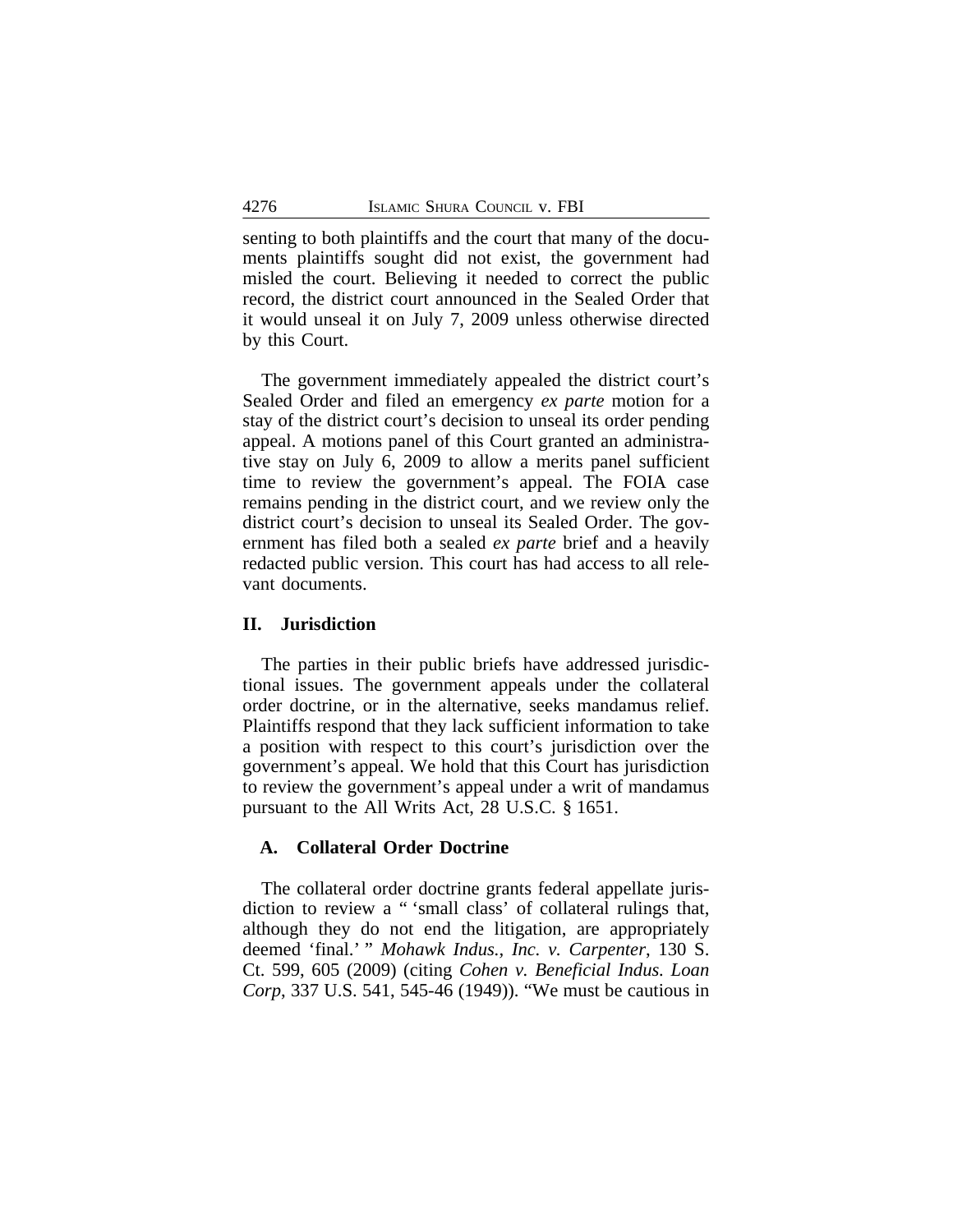applying this doctrine, because once one order is identified as collateral, all orders of that type must be considered collaterally." *See C.I.R. v. JT USA, LP*, 630 F.3d 1167, 1172 (9th Cir. 2011). A collateral decision may be treated as final if it: (1) conclusively determines the disputed question, (2) resolves an important issue completely separate from the merits of the action, and (3) is effectively unreviewable on appeal from a final judgment. *In Re Copley Press, Inc.*, 518 F.3d 1022, 1025 (9th Cir. 2008).

The first and third prongs are easily satisfied here. The district court's decision to unseal an order conclusively determines the disputed question of whether to make the order a matter of public record. *See Copley Press*, 518 F.3d at 1025 ("Secrecy is a one-way street . . . [and] . . . [a]n order to unseal . . . 'conclusively determine[s]' that the information will be public." (citation omitted) (alterations in original)). In tandem with the first prong, the issue would not be reviewable on appeal because once the order is unsealed, any government appeal of the issue after judgment would be moot. When an order is unsealed, the unsealing cannot be reversed. *See id.* at 1025 ("Once information is published, it cannot be made secret again.").

It is the second prong that gives us pause. The merits of the underlying action concern whether the government has complied with its disclosure obligations under the FOIA. The issue on this appeal is whether the district court's Sealed Order should be unsealed and hence disclosed. Resolving this issue would require us to determine whether the information in the Sealed Order should be withheld under the FOIA. Therefore, it is at least arguable that a collateral decision on this issue may not be "completely separate" from the merits of the underlying FOIA action. We need not decide the issue, however, because this case is otherwise appropriate for mandamus relief. We therefore assume, without deciding, that the unsealing issue is not completely separate and thus not appealable as a collateral order.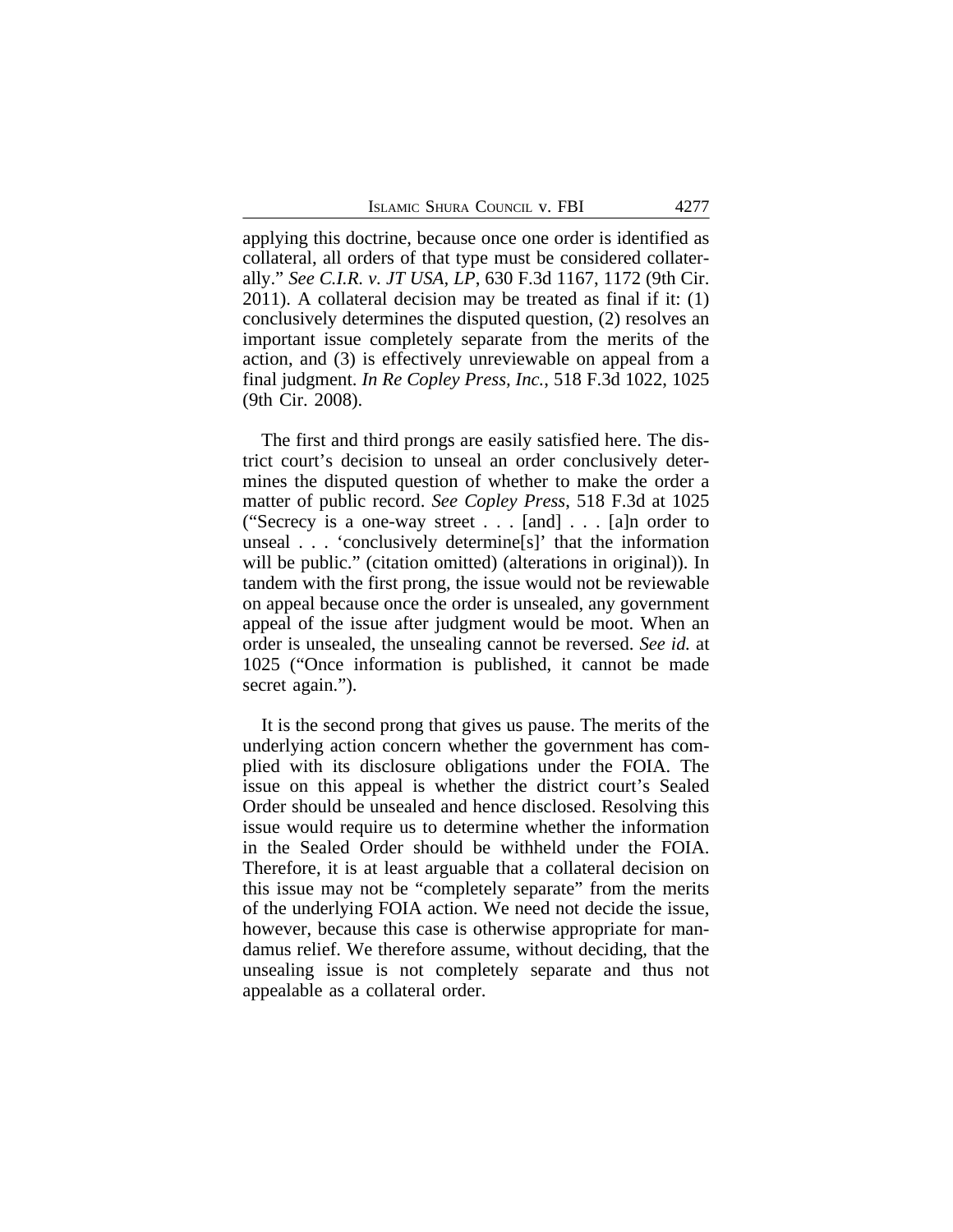## **B. Writ of Mandamus**

A writ of mandamus is a remedy to be invoked in extraordinary circumstances. *Kerr v. U.S. Dist. Court*, 426 U.S. 394, 402 (1976). To determine if mandamus relief is warranted, we apply the familiar five-factor *Bauman* guidelines, asking whether: (1) the petitioner has no other adequate means to attain the relief it desires; (2) the petitioner will be damaged in a way that is not correctable on appeal; (3) the district court's order is clearly erroneous as a matter of law; (4) the error is oft-repeated, or manifests a persistent disregard of the federal rules; and (5) the district court's order raises new and important problems, or issues of law of first impression. *Plata v. Schwarzenegger*, 560 F.3d 976, 983 (9th Cir. 2009) (citing *Bauman v. U.S. Dist. Court*, 557 F.2d 650, 654-55 (9th Cir. 1977)). A petitioner need not establish all five factors. *United States v. Fei Ye*, 436 F.3d 1117, 1122 (9th Cir. 2006), but must establish the third, that the district court's order is clearly erroneous. *See Perry v. Schwarzenegger*, 591 F.3d 1147, 1156 (9th Cir. 2010) ("[T]he absence of the third factor, clear error, is dispositive." (quoting *Burlington N. & Santa Fe Ry. Co. v. U.S. Dist. Court*, 408 F.3d 1142, 1146 (9th Cir. 2005))).

The first *Bauman* factor is satisfied here because there is no other remedy available. The Sealed Order is interlocutory and non-appealable under 28 U.S.C. §§ 1291, 1292(a)(1), and 1292(b). The second and fifth *Bauman* factors also support mandamus. Unsealing the district court's Sealed Order will make the information permanently public in a way that is not correctable on later appeal. The government's appeal also raises new and important problems relating to a sanction in a FOIA case. Because this is an issue of first impression for our court and the district court's error is not often raised or repeated, the fourth *Bauman* factor is absent. *See Admiral Ins. Co. v. U.S. Dist. Court,* 881 F.2d 1486, 1491 (9th Cir. 1989) ("The fourth and fifth *Bauman* factors are rarely, if ever, present at the same time.").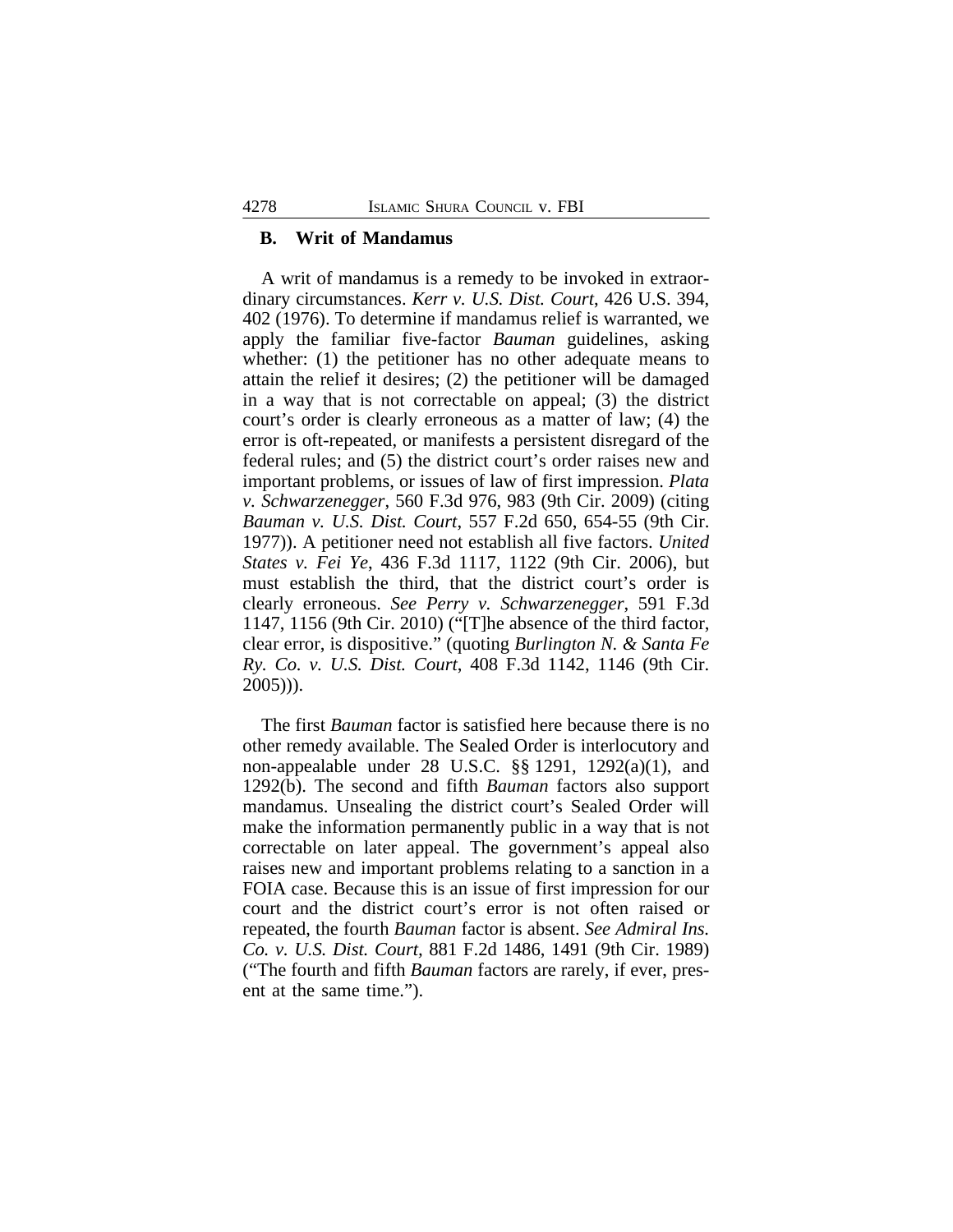The dispositive issue is therefore whether the district court's decision to unseal its Sealed Order is clearly erroneous as a matter of law, thereby satisfying the critical third *Bauman* factor. For the reasons discussed in the next section, we conclude that it is.

# **III. Discussion**

**[1]** The government seeks mandamus relief because it contends that the Sealed Order itself contains sensitive law enforcement and national security information that the government may properly withhold under the FOIA. The FOIA recognizes certain categories of documents that the government may withhold from plaintiffs in a FOIA action, but the FOIA does not permit the government to withhold responsive information from the court. The FOIA exceptions are to be narrowly construed and the burden is on the agency to justify its action. *Lahr v. Nat'l Transp. Safety Bd.*, 569 F.3d 964, 973 (9th Cir. 2009) (citing *Assembly of Cal. v. U.S. Dep't of Commerce*, 968 F.2d 916, 920 (9th Cir. 1992)). To ensure the breadth of disclosure, the FOIA expressly authorizes district courts to examine documents *in camera* to review the propriety of an agency's withholdings. *See Arieff v. U.S. Dep't of Navy*, 712 F.2d 1462, 1469 (D.C. Cir. 1983). District courts have jurisdiction "to enjoin the agency from withholding agency records and to order the production of any agency records improperly withheld." 5 U.S.C.  $\S$  552(a)(4)(B).

**[2]** In a seminal case concerning FOIA procedure, the D.C. Circuit in *Vaughn v. Rosen*, 484 F.2d 820 (D.C. Cir. 1973), recognized that in FOIA cases, plaintiffs seeking disclosure of records are at a disadvantage, because they are in the dark about the nature of the documents they are seeking. They are unable to "argue with desirable legal precision for the revelation of the concealed information." *Id.* at 823. Only the party opposing disclosure, i.e. the government, is in a position to make statements categorizing the information. *Id.* To compensate for this imbalance of knowledge as between the plaintiffs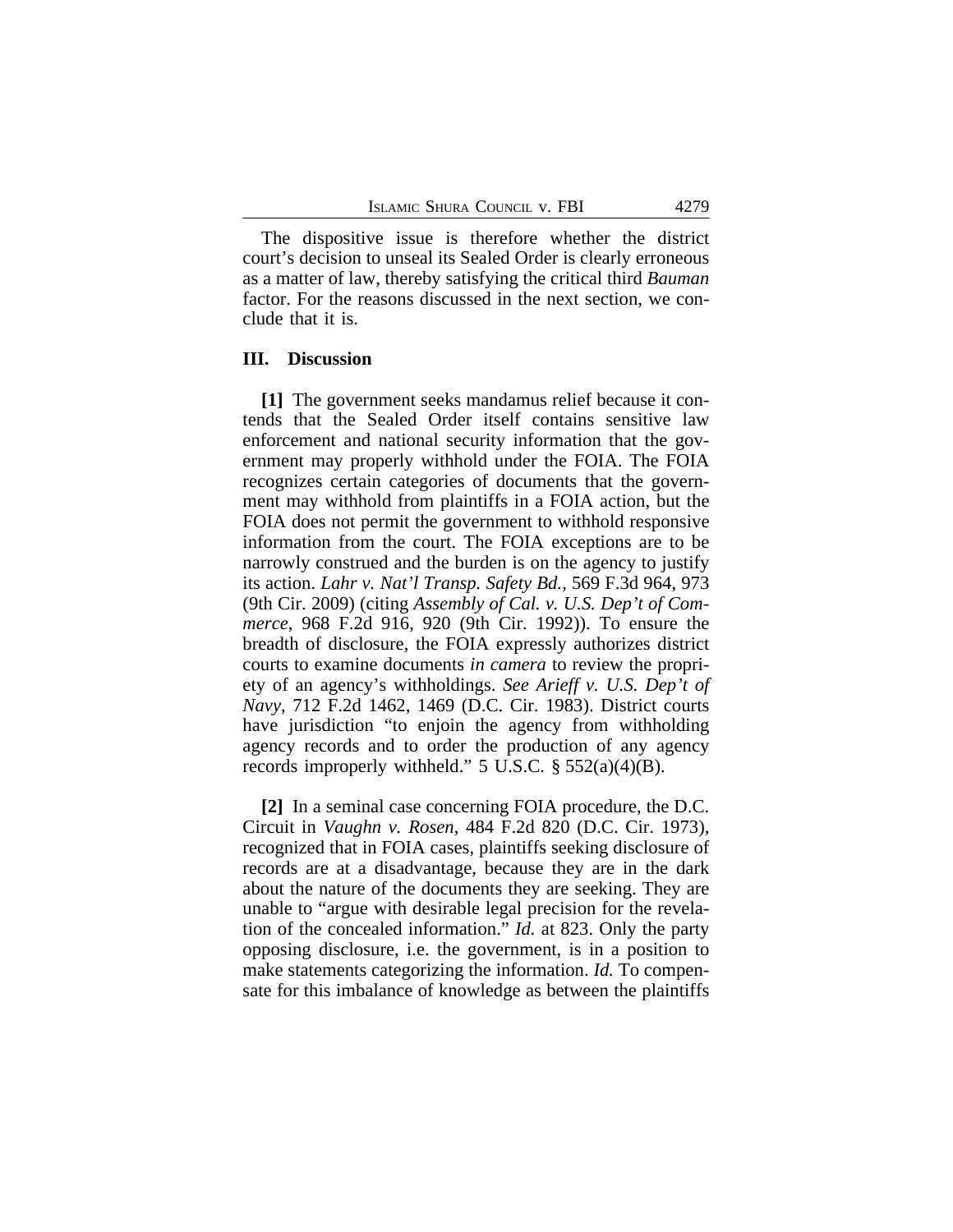and the government, the trial court may examine the documents *in camera* to determine whether the government has properly withheld responsive documents. *See id.* at 825. When the government does not provide the court with accurate or complete information, the court's function in overseeing FOIA actions and monitoring litigation is compromised. The government may withhold relevant information from plaintiffs to protect "the secret nature of the information," *id.* at 826, but it must disclose to the court all relevant and responsive information in order for the court to evaluate whether the withholding was appropriate.

**[3]** An agency is required, "by means of detailed affidavits or oral testimony, to establish to the satisfaction of the District Court that the documents sought fall clearly beyond the range of material that would be available to a private party in litigation with the agency." *Envtl. Protection Agency v. Mink*, 410 U.S. 73, 93 (1973), *superseded on other grounds by statute as recognized in Phillippi v. CIA*, 546 F.2d 1009, 1012 n.4 (D.C. Cir. 1976); *see also Vaughn*, 484 F.2d at 827 n.20 (citing *Mink* to support its conclusion that the government is required to provide detailed statements to justify their exemptions). We have also noted that the government's affidavits should "contain reasonably detailed descriptions of the documents and allege facts sufficient to establish an exemption," so that the district court can make an "independent assessment of the government's claim." *Lane v. Dep't of Interior*, 523 F.3d 1128, 1135-36 (9th Cir. 2008). If the affidavits are too vague, the court "may examine the disputed documents in camera to make a 'first hand determination of their exempt status.' " *Id.* at 36. Therefore, if the government believes that submitting a detailed affidavit would compromise the information it is seeking to protect, then it must seek an *in camera* review. It cannot, however, represent to the district court that it has produced all responsive documents when in fact it has not.

**[4]** We thus agree with the district court that the FOIA does not permit the government to withhold information from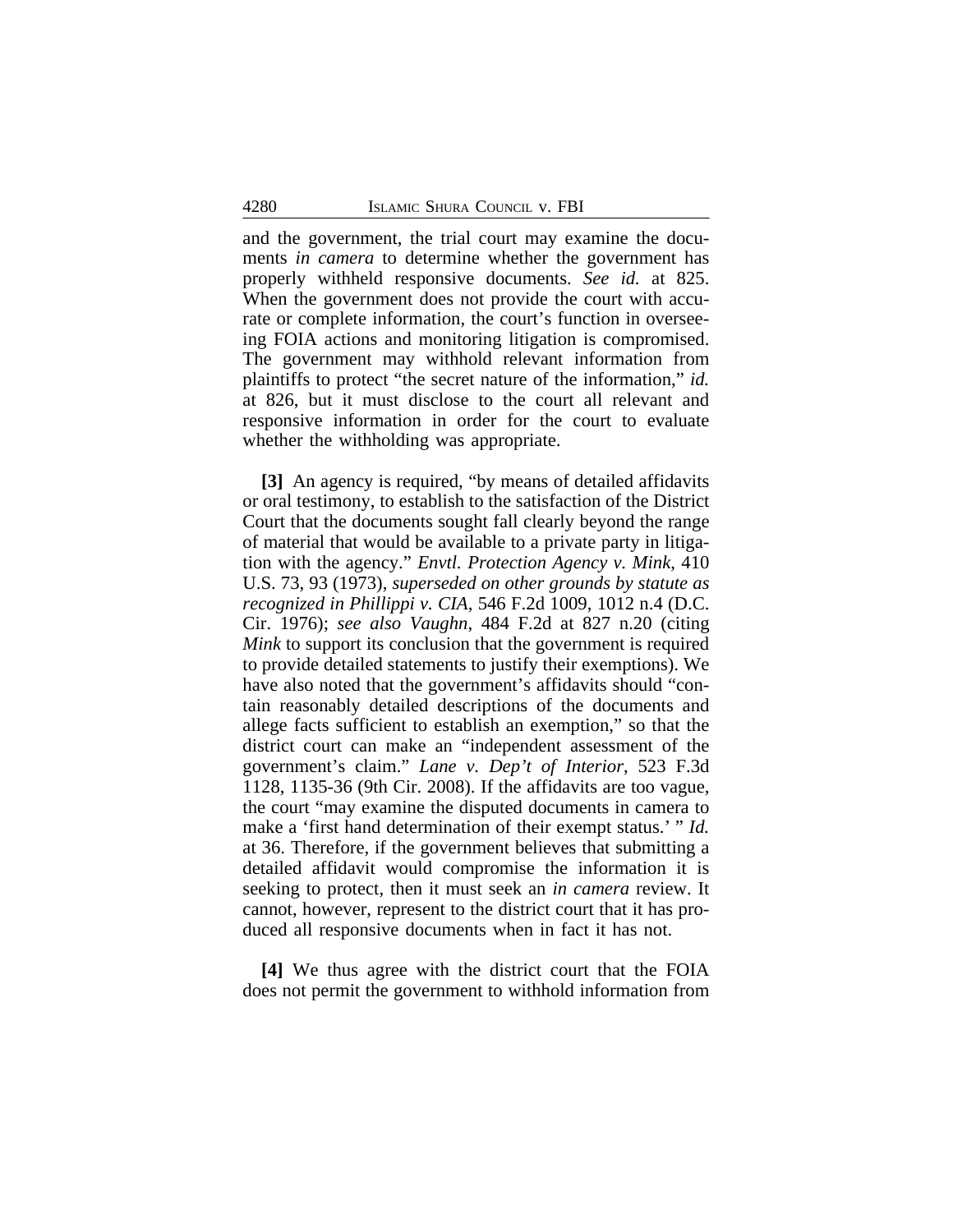the court. Indeed, engaging in such omissions is antithetical to FOIA's structure which presumes district court oversight. *See* 5 U.S.C. § 552(a)(4)(B). That said, poor litigation strategy by the government is not an independent basis to make public information which, based upon our review of the record, should be kept within the privacy of the agencies that oversee it. Because the Sealed Order makes reference to such information, it also should not be publicly disclosed.

### **A. Due Process**

Neither plaintiffs nor their counsel have had access either to the *in camera*, *ex parte* proceedings or to the district court's Sealed Order that remains under seal and is the subject of this mandamus proceeding. Plaintiffs argue that due process does not authorize keeping the contents of the Sealed Order under seal because the information in the Sealed Order is not classified. Plaintiffs contend that the government therefore can have no strong national security concerns. They alternatively contend that due process requires disclosure to plaintiffs' counsel, under a protective order, of the Sealed Order.

Plaintiffs cite several cases to support their position that due process requires the disclosure of all unclassified materials, despite the government's contention that they contain national security information. *See United States v. Abuhamra*, 389 F.3d 309 (2d Cir. 2004); *Parhat v. Gates*, 532 F.3d 834 (D.C. Cir. 2008); *People's Mojahedin Org. of Iran v. Dep't of State*, 327 F.3d 1238 (D.C. Cir. 2003). Plaintiffs' reliance on these cases is misplaced, however, because none stand for the sweeping proposition that nonclassified material must be disclosed. Moreover, none were FOIA cases. *Abuhamra* was a criminal case holding that bail cannot be denied on the basis of information kept secret from the defendant. *Parhat*, a habeas case, held that the government could not rely on the same generic explanation for withholding information in hundreds of detainee cases, and *People's Mojahedin Org. of Iran* involved a disputed designation as a foreign terrorist organi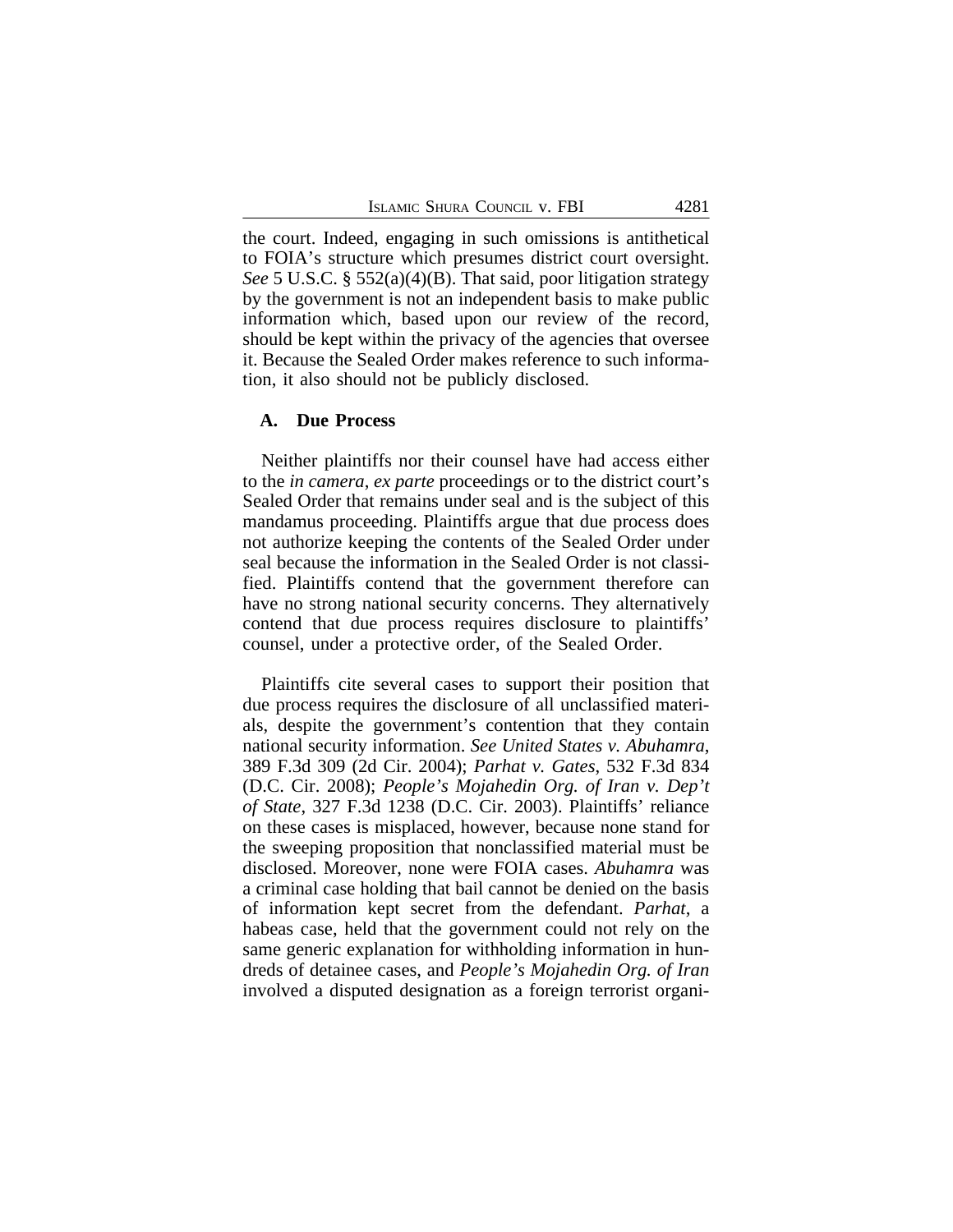zation under the Anti-Terrorism and Effective Death Penalty Act, 8 U.S.C. § 1189.

**[5]** Indeed, the FOIA itself permits the government to withhold from plaintiffs many types of documents that are not classified. The FOIA provides that every federal agency shall make available upon request records reasonably described, 5 U.S.C.  $\S 552(a)(3)(A)$ , unless the documents fall within enumerated exemptions, *id.* § 552(b), or exclusions, *id.* § 552(c). Section 552(b) contains nine enumerated exemptions allowing the government to withhold documents or portions of documents. *See* 5 U.S.C. § 552(b)(1)-(b)(9). Subsection (b)(2) permits the government to withhold documents that are "related solely to the internal personnel rules and practices of an agency." 5 U.S.C.  $\S$  552(b)(2). Subsection (b)(4) permits the government to withhold from disclosure "trade secrets and commercial or financial information obtained from a person and privileged or confidential." 5 U.S.C. § 552(b)(4). Subsection (b)(6) protects "personnel and medical files and similar files the disclosure of which would constitute a clearly unwarranted invasion of personal privacy." 5 U.S.C. § 552(b)(6).

**[6]** Subsection (b)(7) deals with law enforcement. It renders exempt from disclosure "records or information compiled for law enforcement purposes" where the production of such law enforcement records would impede a valid government purpose or harm an individual's interest. Specifically, subsection (b)(7) allows the government to withhold:

records or information compiled for law enforcement purposes, but only to the extent that the production of such law enforcement records or information (A) could reasonably be expected to interfere with enforcement proceedings, (B) would deprive a person of a right to a fair trial or an impartial adjudication, (C) could reasonably be expected to constitute an unwarranted invasion of personal privacy, (D) could reasonably be expected to disclose the identity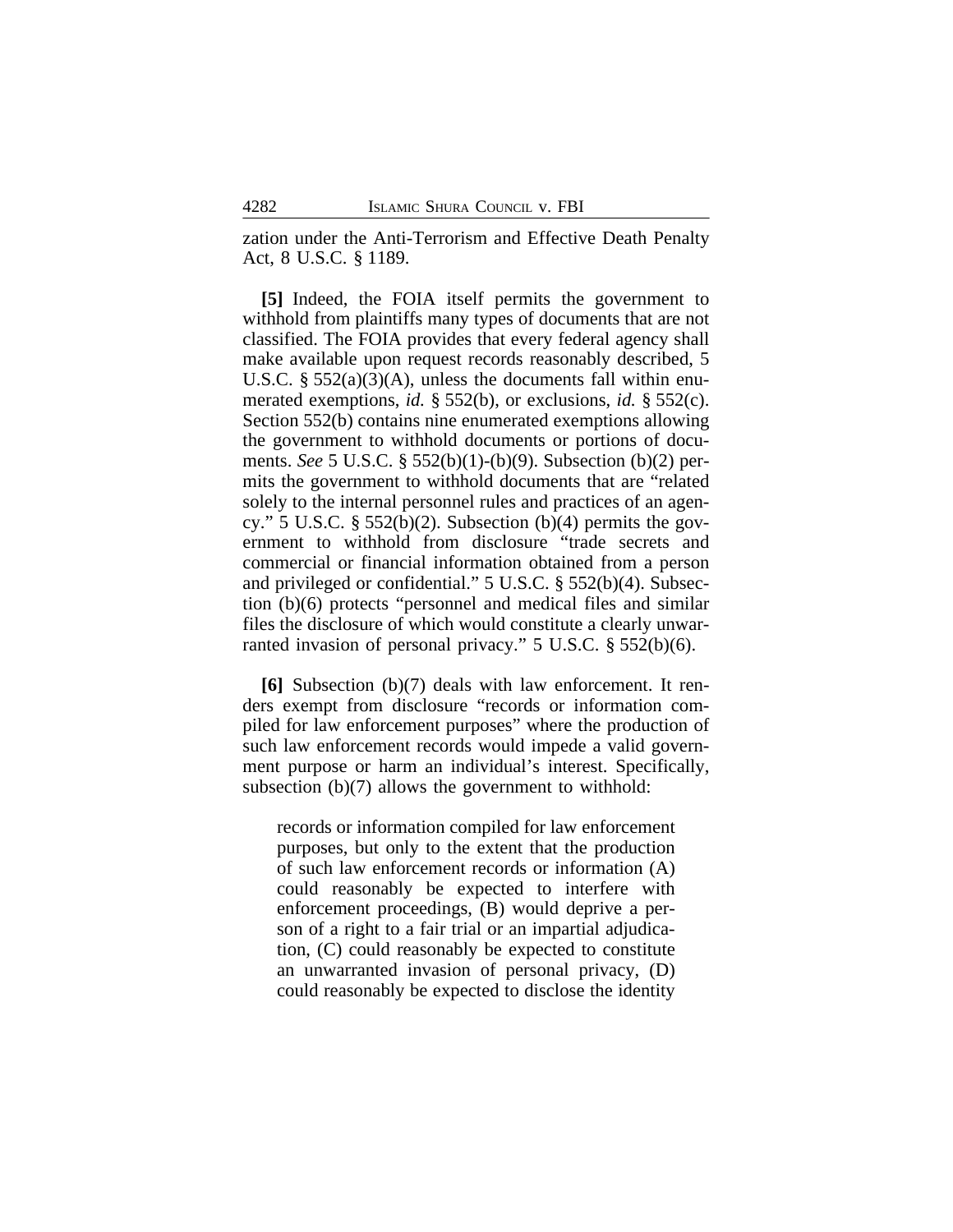of a confidential source, including a State, local, or foreign agency or authority or any private institution which furnished information on a confidential basis, and, in the case of a record or information compiled by criminal law enforcement authority in the course of a criminal investigation or by an agency conducting a lawful national security intelligence investigation, information furnished by a confidential source, (E) would disclose techniques and procedures for law enforcement investigations or prosecutions, or would disclose guidelines for law enforcement investigations or prosecutions if such disclosure could reasonably be expected to risk circumvention of the law, or (F) could reasonably be expected to endanger the life or physical safety of any individual.

# 5 U.S.C. § 552(b)(7).

**[7]** In addition, Congress added section 552(c) to the FOIA in 1986 to allow an agency to "treat the records as not subject to the [FOIA] requirements" in three specific categories involving: (1) ongoing criminal investigations; (2) informant identities; and (3) classified foreign intelligence or international terrorism information. 5 U.S.C. § 552(c)(1)-(c)(3)**<sup>4</sup>** ; *see*

**<sup>4</sup>**Subsection 552(c) provides:

 $(c)(1)$  Whenever a request is made which involves access to records described in subsection (b)(7)(A) and—

<sup>(</sup>A) the investigation or proceeding involves a possible violation of criminal law; and

<sup>(</sup>B) there is reason to believe that (i) the subject of the investigation or proceeding is not aware of its pendency, and (ii) disclosure of the existence of the records could reasonably be expected to interfere with enforcement proceedings,

the agency may, during only such time as that circumstance continues, treat the records as not subject to the requirements of this section.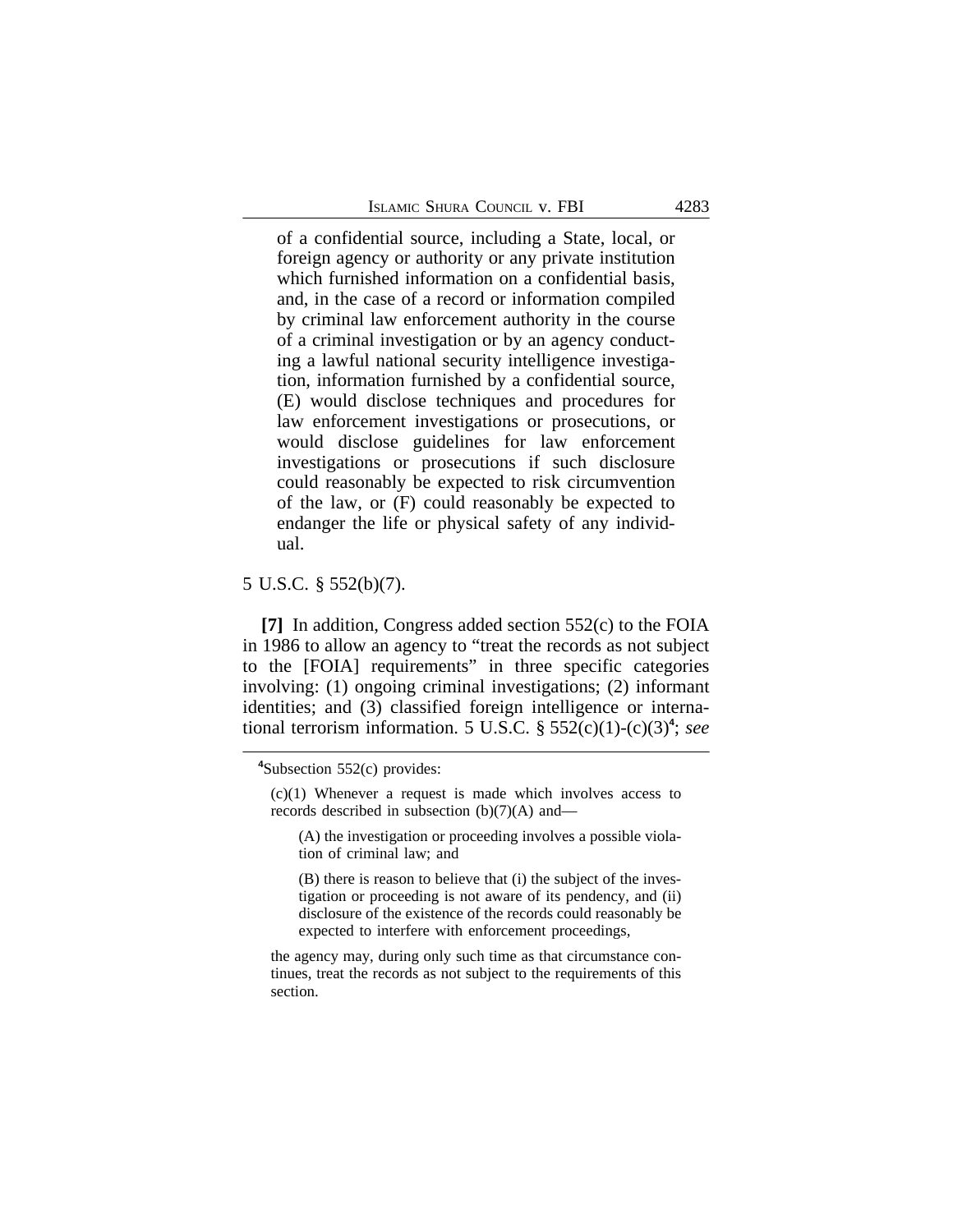*Benavides v. Drug Enforcement Admin.*, 968 F.2d 1243, 1246-47 (D.C. Cir. 1992) (discussing the legislative history of the "three exclusions of  $\S 552(c)$ "). Only subsection (c)(3) deals with classified information, while subsections  $(c)(1)$  and (c)(2) apply to law enforcement records. Therefore, plaintiffs' contention that only classified information can be withheld under the FOIA is belied by the statute.

As an alternative to their argument that the Sealed Order must be disclosed to plaintiffs because the content is not classified, plaintiffs contend that the Order should be disclosed to plaintiffs' counsel, through a stringent protective order, so that counsel may better represent plaintiffs as part of the adversarial process. There is no authority to support this proposition in civil FOIA litigation.

**[8]** In *Arieff*, the D.C. Circuit rejected a similar argument that plaintiffs' counsel and expert should examine the government's affidavit under a protective order. 712 F.2d at 1469- 71. It reasoned that if the appellant's suggestion was adopted, it would adversely affect national security interests. It would "color public perception of the security of confidential information in government files" because "[c]itizens whose per-

(3) Whenever a request is made which involves access to records maintained by the Federal Bureau of Investigation pertaining to foreign intelligence or counterintelligence, or international terrorism, and the existence of the records is classified information as provided in subsection (b)(1), the Bureau may, as long as the existence of the records remains classified information, treat the records as not subject to the requirements of this section.

5 U.S.C. § 552(c).

<sup>(2)</sup> Whenever informant records maintained by a criminal law enforcement agency under an informant's name or personal identifier are requested by a third party according to the informant's name or personal identifier, the agency may treat the records as not subject to the requirements of this section unless the informant's status as an informant has been officially confirmed.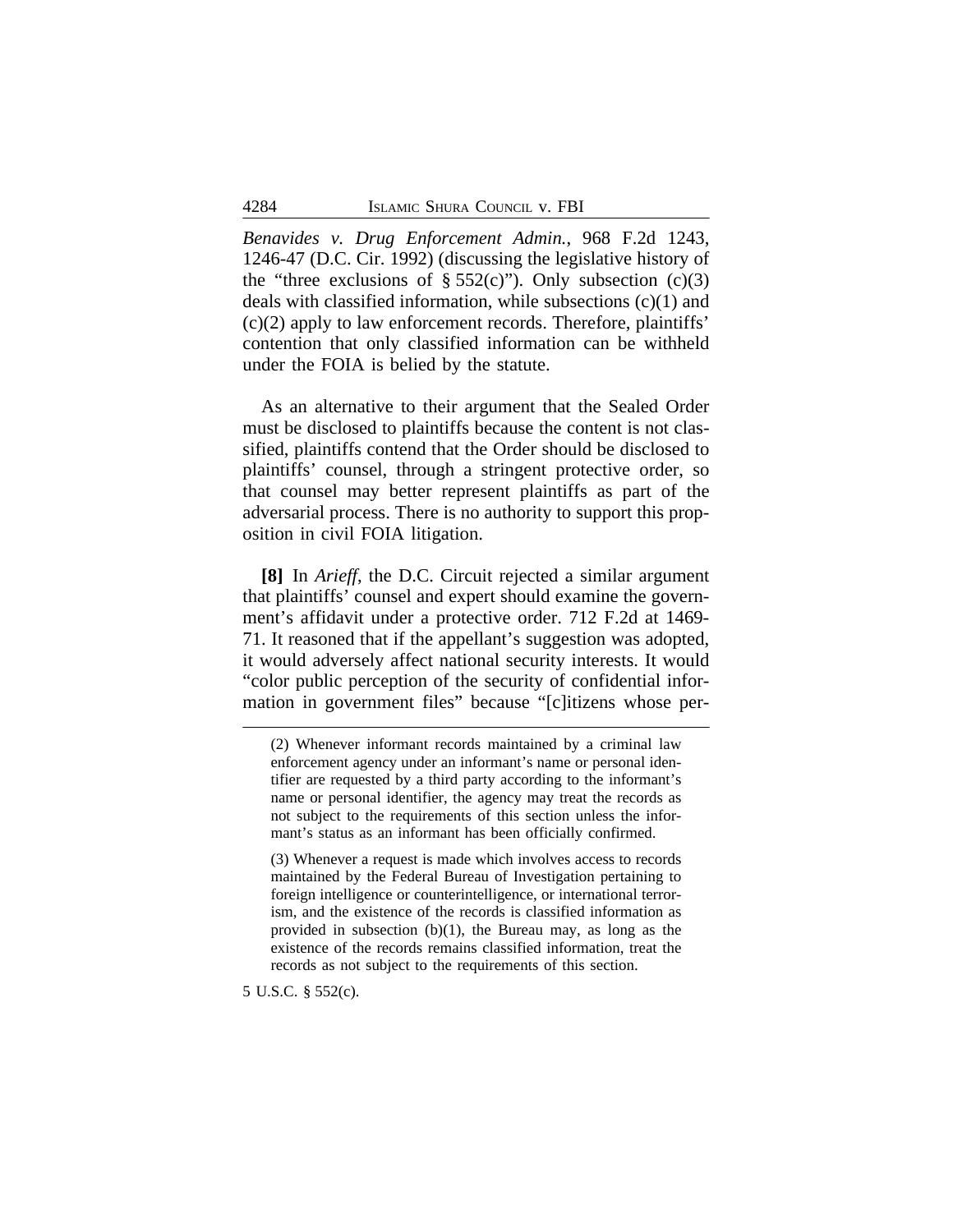sonal privacy or commercial data is at issue, foreign governments that may have provided secret information to our Executive Branch, and, for that matter, the officials of our Executive Branch itself, will hardly have the assurance which it is the purpose of the FOIA exemptions to provide if hostile counsel and experts can ordinarily obtain access to assertedly exempt information." *Id.* at 1470. We agree.

Additionally, we agree with *Arieff* that the procedure of only allowing counsel access to the protective information would strain the attorney-client relation because it would put "the attorney in the position of knowing, and being unable to disclose to his principal, the very data he has been retained to acquire." *Id.* Even assuming that counsel is reliable and that violations of protective orders would be detectable, it would still not be appropriate in FOIA cases to allow appellant's counsel to see the very information that is the subject of the litigation. *Id.*

**[9]** To ensure government compliance in FOIA litigation, the FOIA permits lower courts to conduct *ex parte, in camera* examination to determine whether the government's withholding of documents from plaintiffs is appropriate. Though the *in camera* proceeding is "without [the] benefit of criticism and illumination by a party with the actual interest in forcing disclosure," *Vaughn*, 484 F.2d at 825, it is a necessary consequence of a procedure designed to protect secret information from being improperly disclosed.

**[10]** If the contents of this order must be withheld from plaintiffs under the FOIA, it must also be withheld from plaintiffs' counsel in order to avoid an intolerable conflict of interest. *In camera* proceedings are thus sufficient to comply with both due process and the purposes of the FOIA.

## **IV. Conclusion**

**[11]** In this case we have carefully reviewed the record and the district court's clear frustration with the government's